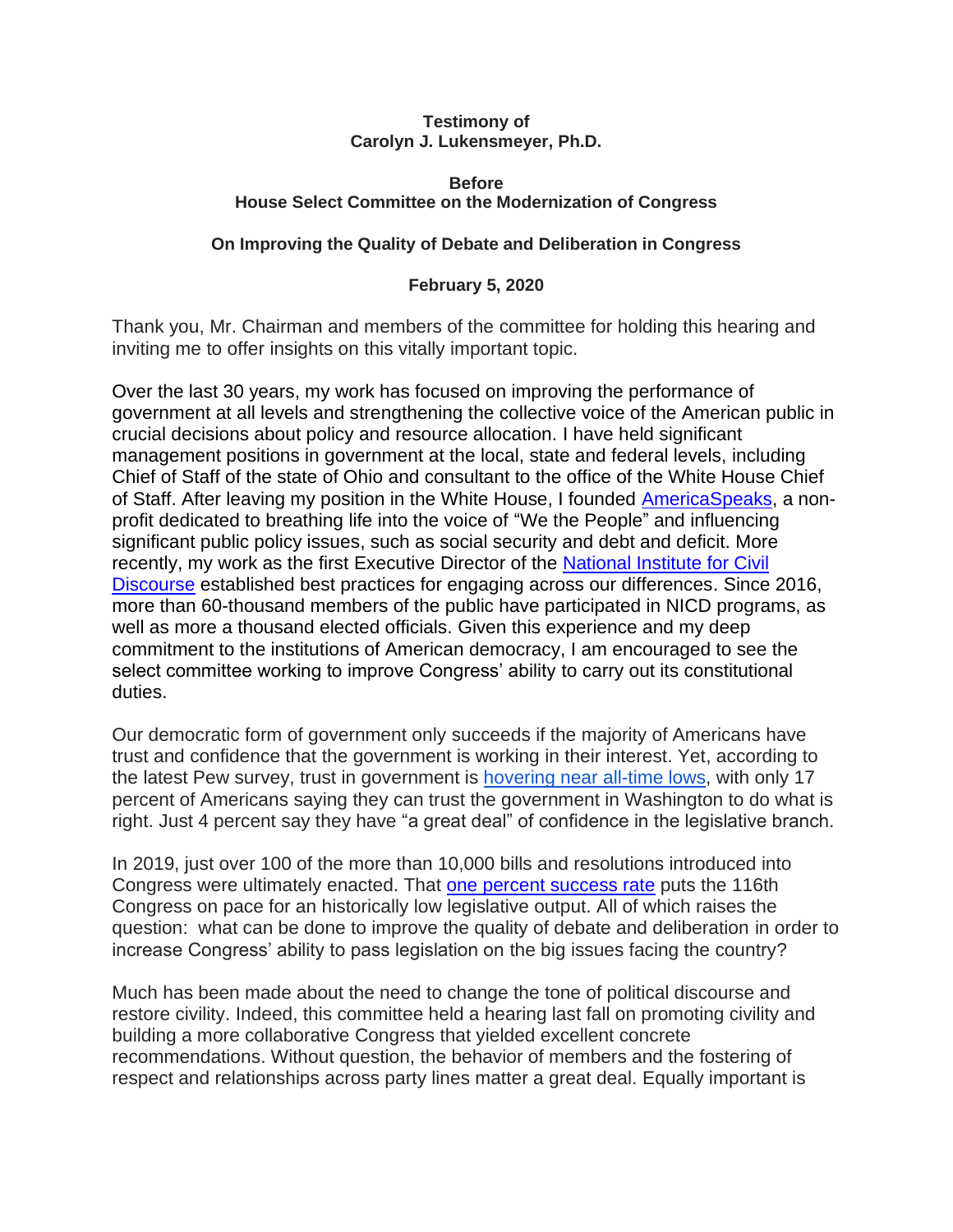improving the quality of debate and deliberation. To achieve this will require more than behavioral changes on the part of members.

In all spheres of human behavior--- whether in private sector corporations, the halls of government, non-profit entities, and even our families--- when people begin to behave badly toward one another, without exception there are underlying structural or systemic issues that must be addressed. In the case of Congress, commonly identified issues include the outsized influence of money, the preponderance of safe districts driven by gerrymandering, the insidious effects of our 24-7 news cycle, and an ever-accelerating technological revolution that has fundamentally changed the information ecosystem that we live and work in.

It is beyond the scope of this hearing or even this committee's mission to take on these macro-level forces. But in order to improve the quality of debate and deliberations in Congress, there are structural and systemic changes on a micro-level that can help lead to richer and more productive discourse. The reforms that I am proposing today have the potential to result in individual members feeling more empowered and accountable as they introduce, collaborate on, and pass legislation that reflects the collective will of the American public, not just the interests of their own constituents.

The measures I am recommending are focused on Congressional committees, the incubators and engines of legislative activity. Each of the proposed reforms is based on successes I have witnessed at the federal, state, local, and grassroots level in my 30 plus years at the forefront of the fields of deliberative democracy and civic engagement.

Recommendations:

# *1. Annual Off-Site Retreats:*

Committees should go off-site for a day and a half to participate in an annual retreat/ workshop that includes family members. These types of gatherings--- away from the committee rooms and the halls of Congress--- are free of the rigid constraints of "official business" and inevitably build camaraderie among participants. Given more time and experience with one another in a larger professional and more personal context, members are more likely to find common ground or at a minimum more understanding and mutual respect. These off-sites would also have a substantive goal: to identify a legislative initiative or initiatives that reflect some shared priority of members from both parties. The initiatives chosen would become a key part of the committee's agenda in the upcoming session.

## **2. Skill Training Included in Member Orientation:**

Recognizing that a high quality of debate and deliberation requires exceptional speaking *and* listening skills, all incoming members of Congress should be given specialized training as part of their orientation. These training sessions, run by outside experts and conducted in a bipartisan setting, would be based on well-researched methodologies.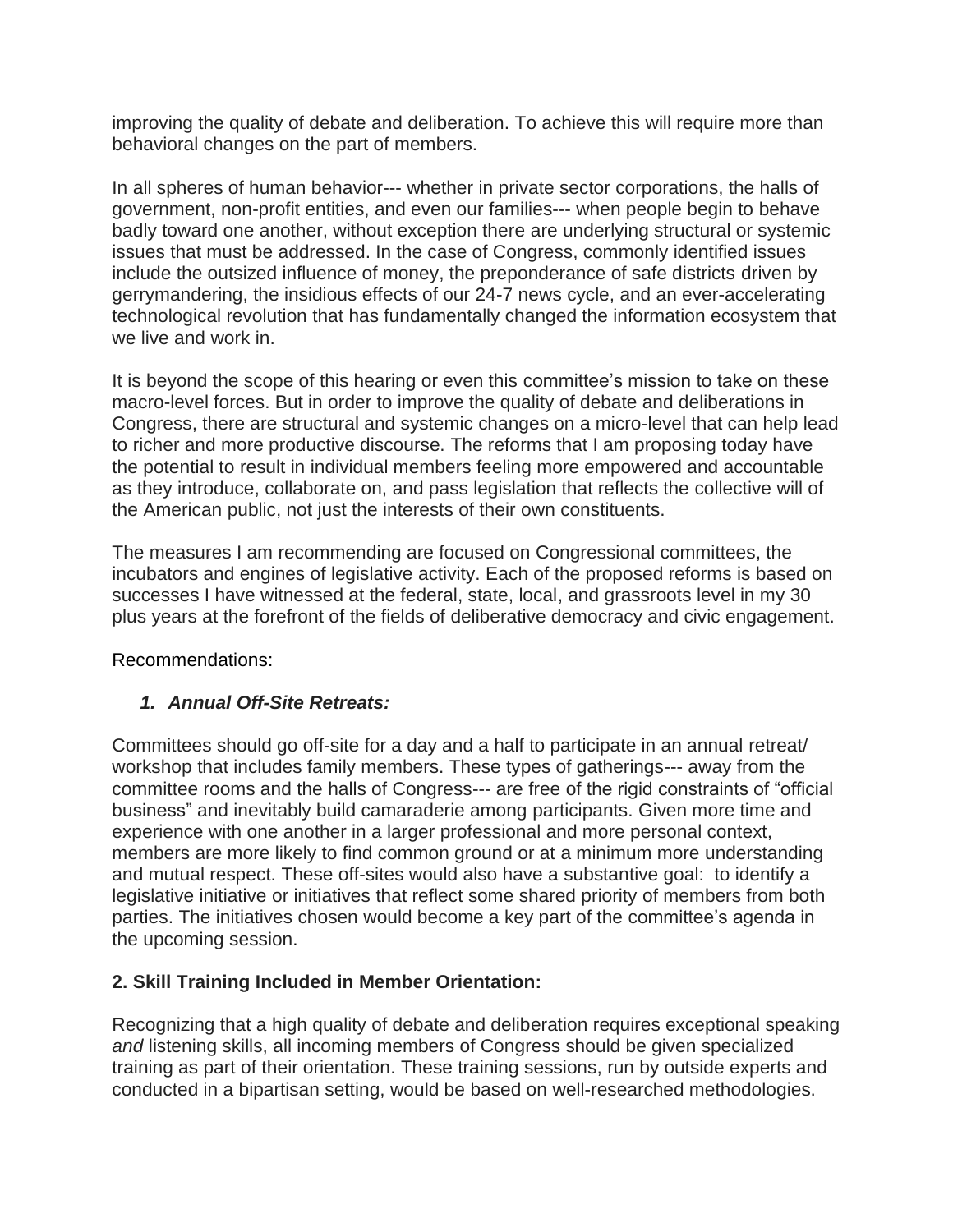## *3. Bipartisan Seating Charts:*

Committees should change the seating chart in both hearing and committee rooms to promote better discourse. In hearing rooms, instead of having all members from one party on one side of the dais and all members from the other on the opposite side, seats should alternate between Democrat and Republican. In committee rooms, rather than members of each party sitting on opposite sides of the table, they should take alternate seats around the table.

There is recent precedent demonstrating the impact of this change in seating. In 2019, the Maine state legislature created bipartisan seating charts for both its house and its senate, ending the decades-old practice of having lawmakers of opposing parties sit on opposite sides of the aisle. Members of both parties have acknowledged new relationships forming and an increased number of bipartisan bills being introduced.

## *4. Roundtables at Hearings:*

To go one step further, there's another relatively simple physical change that should be made for selected committee hearings: instead of utilizing the elevated dais where members now sit and look down at tables reserved for witnesses giving testimony, hold hearings at a roundtable where everyone sits on the same level. This will spur more back and forth dialogue and engagement and should limit prosecutorial grandstanding. In short order, this will lead to a change in tone that will enable the hearings to be more substantive and productive.

## *5. Pre-Hearing Goals Meetings:*

Committees should hold an all-hands pre-meeting in advance of scheduled hearings. The idea here is for members to come together *before* the gavel comes down to identify what is most crucial to come out of the upcoming session and how best to get at that information. The purpose of these sessions is to defuse partisanship in advance, create laser focus, and better inform how the upcoming hearing should be run.

## *6. Showcase Reforms in Press, Social Media:*

As these changes are adopted, find ways to showcase them so that the public sees the fruits of the reforms. Americans have a somewhat fixed view of how Congress conducts its business based on how hearings have appeared for years on C-SPAN and on network news reports. A reconfigured hearing room with bipartisan seating is a powerful visual that needs to be shared well beyond traditional media outlets. Getting the press to report on the intent and impact of these changes can help reduce prevailing cynicism about politics and begin to rebuild public trust in government.